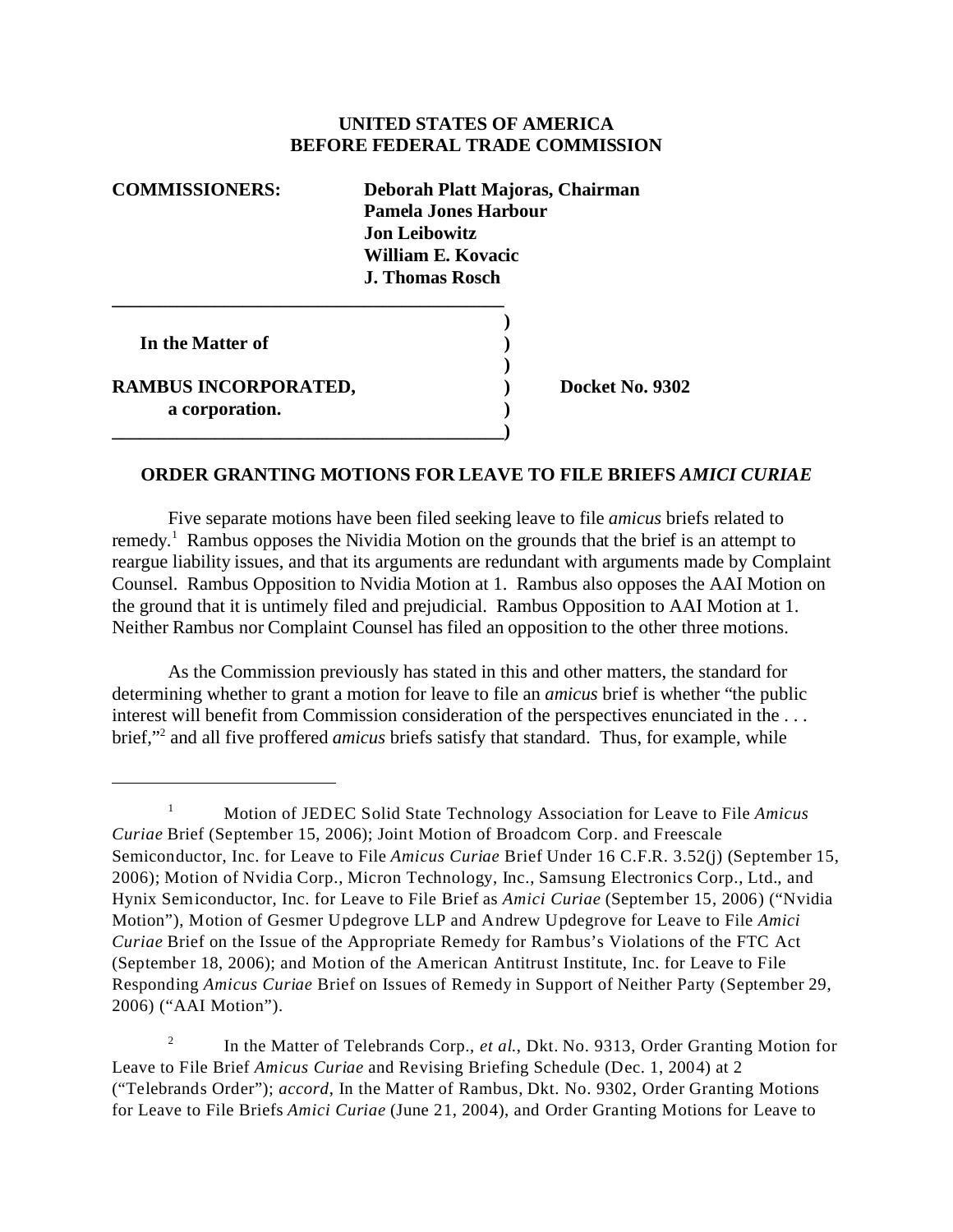the brief filed by Nvidia suggests that the remedy could extend to additional technologies, that argument does not constitute a request to reopen the liability issue, contrary to Rambus's position. *See* Rambus Opposition to Nvidia Motion at 2.3 Rather, Nvidia's reliance on *Federal Trade Comm'n v. Ruberoid Co.*, 343 U.S. 470, 472-74 (1952), appears to invoke the fencing-in relief doctrine to argue that the remedy the Commission adopts should be more expansive than needed to prevent a recurrence of Rambus's precise violations of the Federal Trade Commission Act. Nvidia Brief at 11. The Commission expresses no view on whether or not the doctrine of fencing-in relief could support the contours of the remedy the Nvidia Brief proposes. However, asking the Commission for fencing-in relief constitutes an appropriate issue for consideration by the Commission with respect to remedy. Further, granting the Nvidia motion will not prejudice Rambus because it has had the opportunity to outline in detail its opposition to Nvidia's arguments in its Opposition to that Motion.4

With respect to the AAI Motion, Rambus's reliance on Commission denial of a similar motion filed by the Voluntary Trade Council ("VTC") in *In the Matter of North Texas Specialty Physicians* is misplaced. In that instance, the Commission found that "numerous statements in both [VTC's] Motion and in its Brief indicate that the Brief in fact supports the position of Respondent 'as to affirmance or reversal . . . . . . . . . The Commission therefore determined that the VTC brief should have been filed at the same time as the respondents' appeal brief. Instead, however, VTC filed the brief more than one month later.<sup>6</sup> In this case, by contrast, the AAI Brief on its face appears only to raise two principles of remedy it claims should apply to the remedy issues, and the view that those principles were not adequately addressed by the parties in their initial remedy briefs. Moreover, the AAI Brief takes no position for or against either party. It is true that the principles of remedy AAI advocates may favor one party on some issues and the other party on other issues, as a function of the underlying facts. That circumstance, however, does not convert the AAI Brief into the sort of pretextual filing offered by VTC in the *North*  Texas matter.<sup>7</sup> Furthermore, the AAI Motion was filed on the same date responding briefs were

 $\frac{6}{10}$ 

7 On October 11, 2006, AAI filed a Reply Brief to Rambus's Opposition to the AAI Motion. Commission rules do not provide for such a reply, and AAI did not seek leave to file it.

File Briefs *Amici Curiae* and Scheduling Oral Argument (April 30, 2004).

<sup>&</sup>lt;sup>3</sup> Likewise, Nvidia's argument that extending the remedy to DDR2 SDRAM is "needed to restore competitive conditions," Nvidia Brief at 9, does not constitute a request that the Commission change its finding that the causal link to DDR2 was not established by the record, contrary to Rambus's argument. *See* Rambus Opposition to Nvidia Motion at 4.

<sup>4</sup>*See* Telebrands Order at 3.

<sup>&</sup>lt;sup>5</sup> In the Matter of North Texas Specialty Physicians, Dkt. No. 9312, Order Denying [VTC] Motion for Leave to File Brief *Amicus Curiae*, 2005 WL 1541535 (June 7, 2004) at 2.